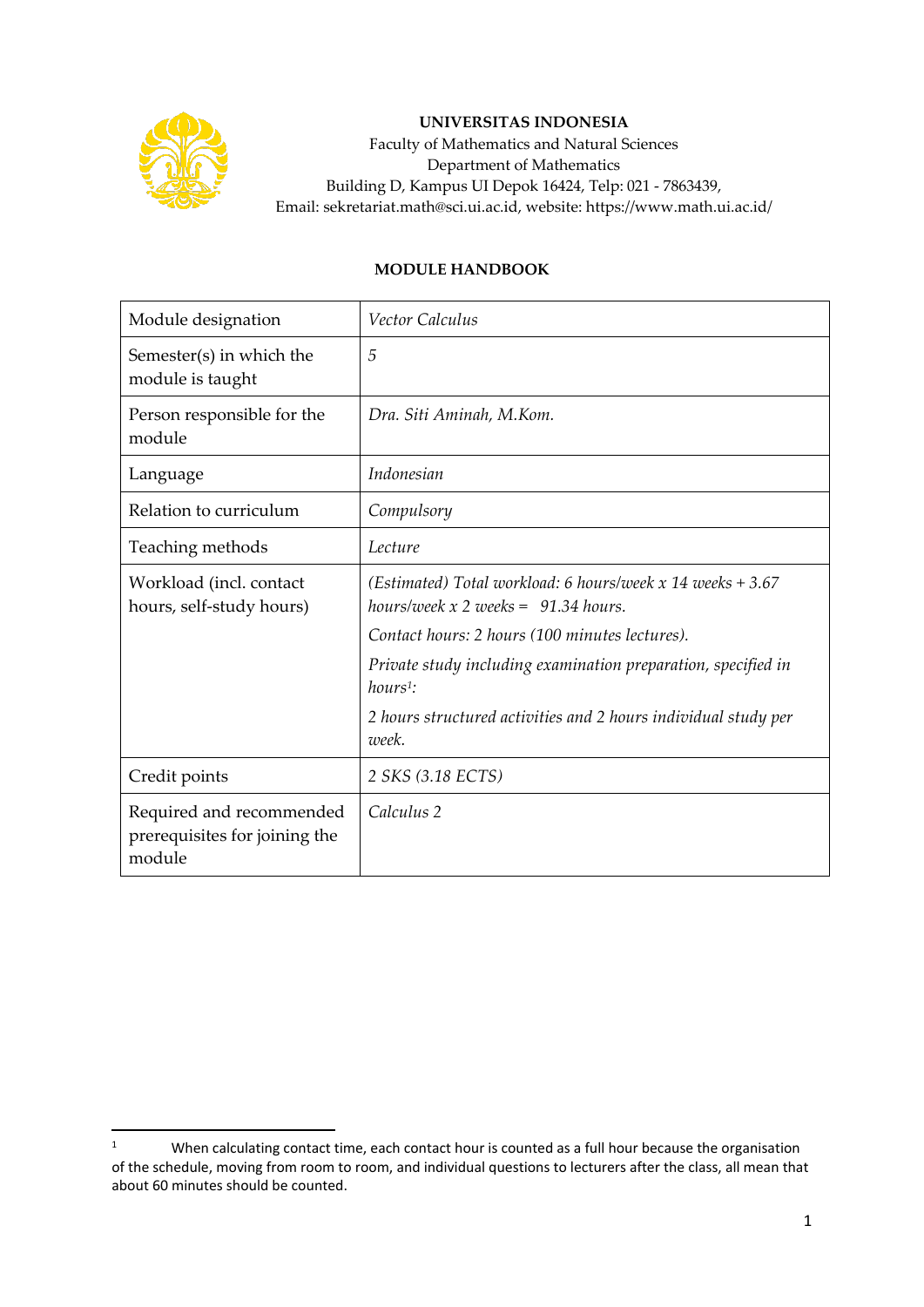| Module objectives/intended | After completing the course, students have the ability                                                                                                                                                                                                                                                                                                                                                                                                                                                                                                                                                                                                                                                                                                                                                                                                                                                                                                                                                                                                                              |  |  |
|----------------------------|-------------------------------------------------------------------------------------------------------------------------------------------------------------------------------------------------------------------------------------------------------------------------------------------------------------------------------------------------------------------------------------------------------------------------------------------------------------------------------------------------------------------------------------------------------------------------------------------------------------------------------------------------------------------------------------------------------------------------------------------------------------------------------------------------------------------------------------------------------------------------------------------------------------------------------------------------------------------------------------------------------------------------------------------------------------------------------------|--|--|
| learning outcomes          | 1. to calculate operations on vector-valued functions, namely<br>limit, differentiation, and integration.<br>to calculate velocity, acceleration, curvature, and acceleration<br>2.<br>components of vector-valued functions.<br>to describe vectors in a vector field.<br>3.<br>to calculate divergence and curl in a vector field.<br>4.<br>5. to calculate the line integral of a function along a curve.<br>to calculate the work done by a force field in moving a<br>6.<br>particle along a curve.<br>7. to use the theorem (conservative vector field) to prove that a<br>vector field is conservative.<br>to use the (independence of path) theorem to prove that a line<br>8.<br>integral is the independence of path<br>to use Green's theorem to calculate the line integral on a<br>9.<br>closed curve.<br>10. to calculate the surface integral of a function.<br>11. to calculate the flux of a vector field passing through a<br>surface using Gauss's theorem.<br>12. to calculate the flux circulation of a vector field around a<br>surface using Stokes' theorem |  |  |
| Content                    | Introduction of Vector (Vector and Vector Operations)<br>1.<br>Vector-valued function<br>2.<br>Curvilinear Motion<br>3.<br>Curve<br>4.<br>Acceleration component<br>5.<br>Vector Fields<br>6.<br>7. Divergence and Curl of Vector Fields<br>8. Line Integrals<br>Force Fields<br>9.<br>10. Criteria for Independence of Path<br>11. Recovering a Function from Its Gradient<br>12. Conservation of Energy<br>13. Green's Theorem in the Plane<br>14. Vector forms of Green's Theorem<br>15. Evaluating Surface Integral<br>16. The flux of Vector Field through a surface<br>17. Surface area for a parametrized surface<br>18. Gauss's Theorem<br>19. Extensions and Application<br>20. Stokes's theorem<br>21. Examples and Applications                                                                                                                                                                                                                                                                                                                                          |  |  |